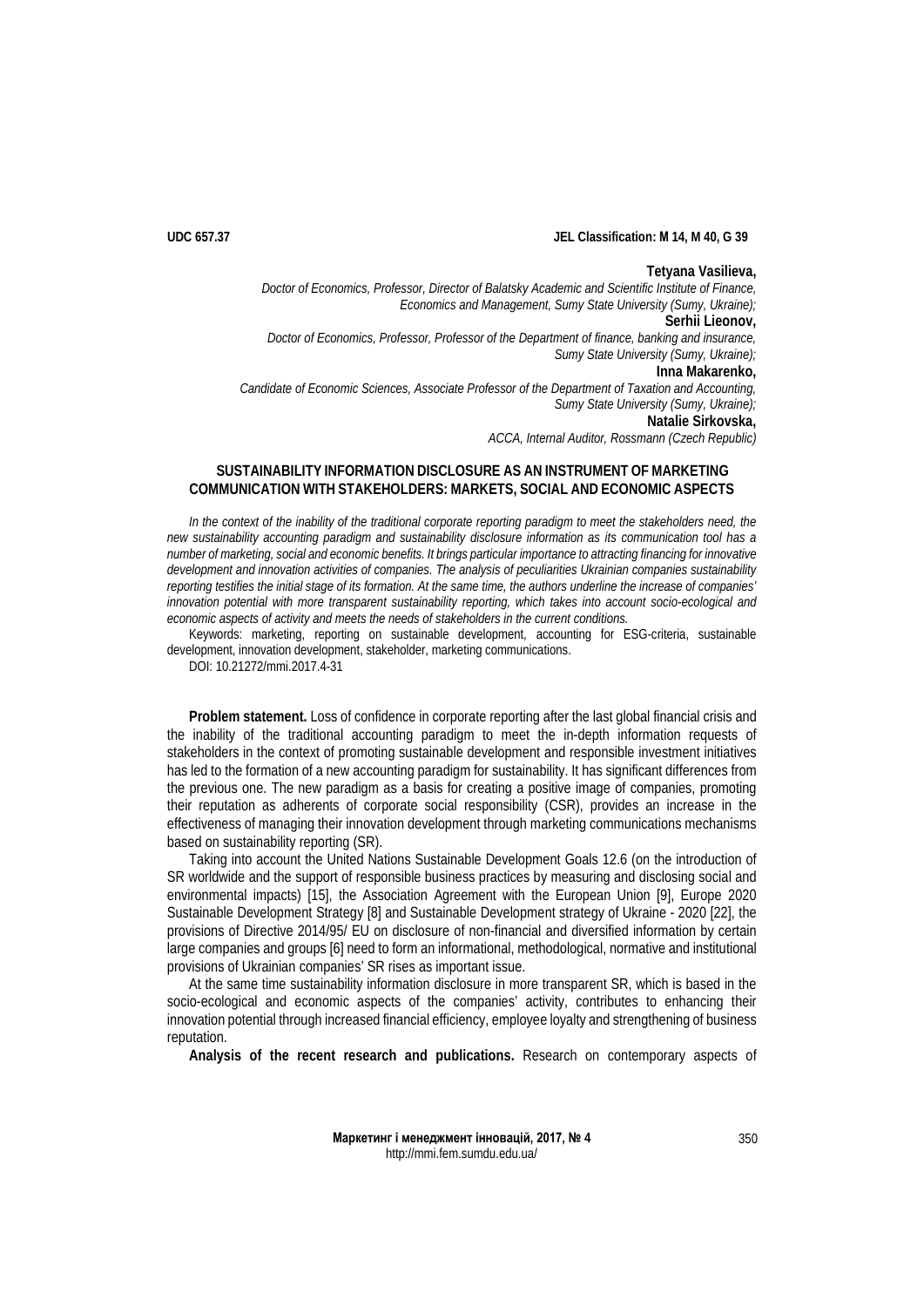accounting development and SR is conducted by international companies, professional, informational and analytical and public organizations such as KPMG, Ernst & Young [7], the International Integrated Reporting Council (IIRC) [14], the Global Reporting Initiative (GRI) [11], the Institute of Chartered Accountants In England and Wales (ICAEW) [13] et al. Foreign scholars B. Cheng, I. Ioannou and G. Serafeim [1] have thorough scientific researches in the field of accounting and SR. N. Lohanova [21], R. Kostyrko [19], M. Koriagin, P. Kutsyk [18], R. Kuzina [20] investigate abovementioned specific problem in the national scientific circles.

However, due to the differing approaches of scientists to the study of accounting and SR, the study of certain aspects of the formation of integrated reporting, trends in the reform of the corporate reporting system as a whole, the holistic methodological basis for the scientific substantiation of the sustainability accounting paradigm was not developed. In addition, insufficient attention is paid to the study of the benefits of the SR, which creates a sustainability accounting paradigm for the innovative development of companies.

**The object of the article** is to analyze the benefits of sustainability information disclosure in SR as a communication tool within the framework of a new paradigm of accounting, studying its role in managing the innovative development of Ukrainian companies and developing the prospects of application on a national basis.

**Results.** Detailed analysis of the limitations of the existing financial reporting coverage paradigm was implemented by ICAEW on the basis of the appearance of 11 new reporting models, «The Balanced Scorecard», «The Jenkins Report», «Tomorrow's Company», «The 21st Century Annual Report», «The Inevitable Change», «Inside Out», «Value Dynamics», «GRI», «The Brookings Institution», «ValueReporting ™», «The Hermes Principles», the model of strategic maps, the pyramid of the company's activity (K. Mak Nair, R. Lynch, C. Cross), EP²M (K. Adams, P. Roberts), prism of efficiency (E. Neil, K. Adams) [13].

The key constraints of these models are the following: cumbersome, retrospectives, low value for decision making and insufficient transparency of traditional financial reporting, focusing corporate reporting primarily on financial indicators without taking into account the impact of indicators of social and environmental nature, a significant gap between the information needs of stakeholders and information on the real value of the company's resources (capitals), innovations and the value created by it, not only in the short-term, but also in the long-term perspectives [13].

These constraints determine the emergence of sustainability accounting paradigm as a theoretical and methodological structure, an approach for studying theories, models, methods, procedures and procedures for the formation of accounting information and its disclosure in a new type of reporting – SR. Taking into account social, environmental and economic dimensions of the business effectiveness and key innovations in corporate accounting, reporting and auditing brings together a new paradigm with a universal concept of sustainable development and responsible investment in financial markets (through environmental, social and governance (ESG-criteria).

The justification for the transition to a new paradigm of accounting and dissemination of the SR through a change in interdependent approaches and business conditions, how they generate value, risk management, and innovation activities is presented in the IIRC document «Towards Integrated Reporting. Communicating Value in the 21st Century» [14].

Transparency, new quality of marketing communications, information openness for key stakeholders as integral characteristics of companies preparing SR, allows these companies to obtain a number of competitive advantages of marketing, social and economic nature. These benefits favorably distinguish companies that have embraced the ideology of sustainable development, against the backdrop of competitors, to cover the additional costs associated with the preparation of such reporting. And most importantly they can attract additional resources to finance their innovation development.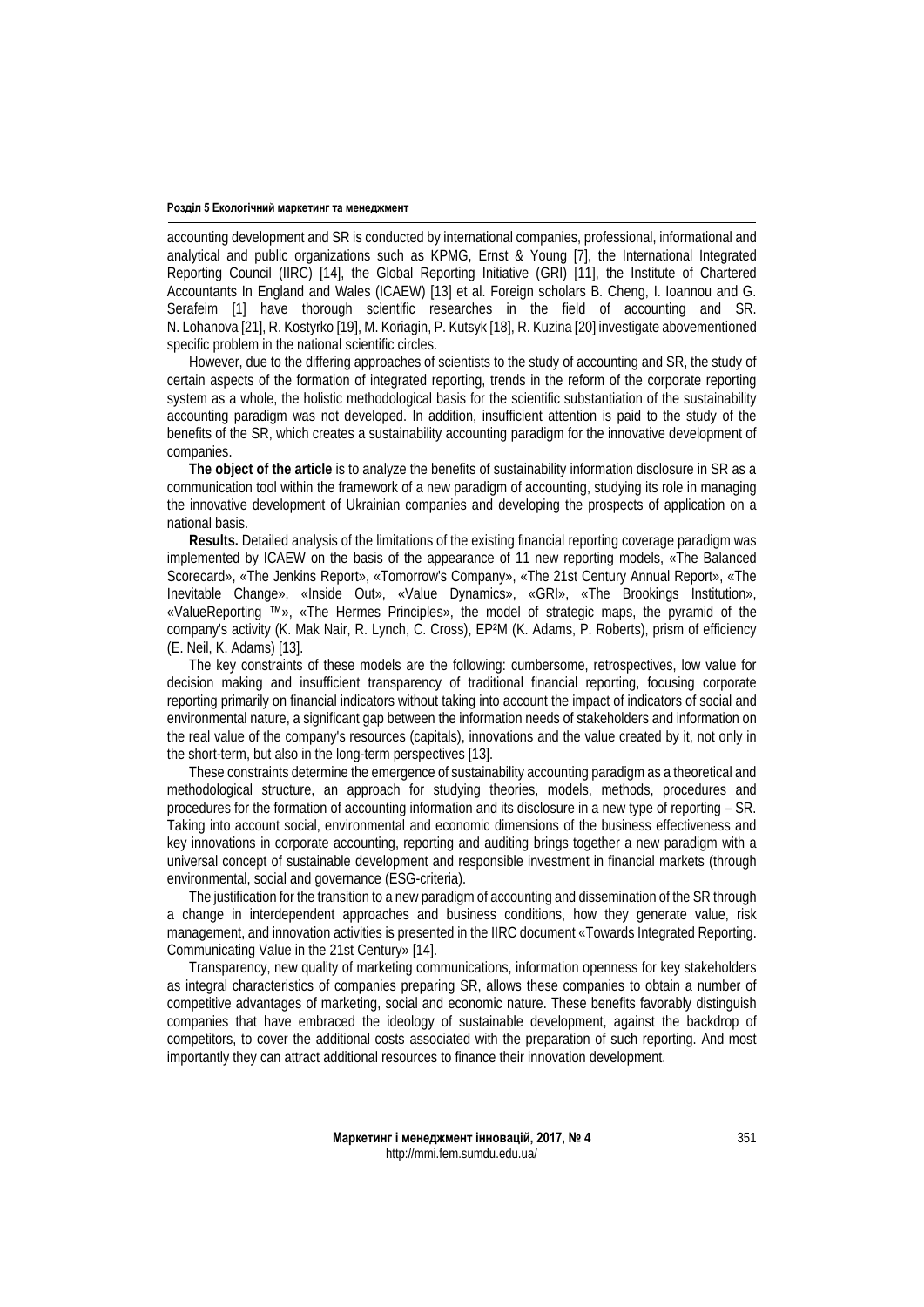#### *T.A. Васильєва, С.В. Леонов, І.О. Макаренко, Н. Сірковська.* **Розкриття інформації зі сталого розвитку як інструмент маркетингових комунікацій компаній зі стейкхолдерами: маркетингові, соціальні та економічні аспекти**

The disclosure of indicators of social and communicative, natural, human, intellectual, and ultimately financial and production capital of the company in the SR, according to the postulates of sustainability accounting paradigm, emphasize the innovative ways of their use and multiplication.

The marketing advantages of compiling and presenting the SR for companies are realized in the course of strengthening the business reputation, creating or restoring popularity of the brand, ensuring the company's legitimacy (license to operate), satisfying the demand of customers in accordance with the social choice model [17]

In case of use of the mechanism of SR audit assurance and the interaction panels with stakeholders, it gives additional confidence in the reliability of the company, which forms the basis of effective marketing communications, including local communities and regulatory authorities.

The social benefits of publicizing public relations for companies are concentrated around increasing loyalty, motivation to innovate, innovation activity and commitment of the company's employees as the main users of the SR. Thus, according to Ernst & Young and GreenBiz survey of employees and top managers of the largest multinational companies 30% of respondents noted positive influence on the loyalty of the workers of the SR [7]. In addition, accounting and SR allows to improve business processes of the company, identify strengths and weaknesses, new directions for implementing a business strategy to increase the value created by the company in the context of all types of capital, improve the quality of resource and risk management, and most importantly - the process of innovations introduction. Reducing waste and improving the efficiency of management and decision-making process are the rewards of the SR in the responses of 88% of those polled [7].

The economic benefits of a sustainability information disclosure are focused on the link between the SR and the financial and economic efficiency of companies in various dimensions. They are the subject of numerous studies by scholars, mostly foreign ones. As a result of the generalization of more than 2,200 scientific works in this area, the team led by G. Friede proved that 90% of the studies indicate a positive relationship between the company's ESG criteria and their financial efficiency [10].

Individual studies show an increase in stock prices of responsible companies, an average of 4.4% per year [3], an increase in their liquidity, and the value of the Tobin coefficient [12]..

A separate group of economic advantages of the SR is to facilitate the access of its publishing companies to sources of financing for innovation and development, in particular through risk reduction and greater awareness of potential investors. According to [1], companies that conduct systemic CSR activities and publish SR on a regular basis, have a score of 0.6 on the Kaplan-Zingales index lower than companies that are not oriented towards the principles of sustainable development.

Companies that published SR have a unique opportunity to get into a number of stock indexes, which is an additional sign of recognition of their efforts in the area of sustainable development, CSR and innovation, and allows to increase the investment attractiveness of companies and market capitalization. These stock indices - the Dow Jones Sustainability Indexes, the S & P 500 Environmental & Socially Responsible Index, the FTSE4Good Global Index, the MSCI World ESG Index, etc. - are based on the ESG criteria that translate the economic performance of companies in the sustainable economy into the language of financial markets and are the additional feature of company' legitimacy by rating agency.

Unfortunately, the CSR has not yet become a trigger for improving the efficiency of management of innovative development of Ukrainian enterprises. A review of the world's most well-known CSR reporting database, the Corporateregister, which contains 81840 company reports all over the world, allowed the availability of only 41 reports (SR) published by Ukrainian companies for the period 2011-2015 [1]. At the base of the GRI, which is focused on the disclosure of progress towards the Sustainable Development Goal 12.6., contains 37,157 reports submitted by 10,101 organizations that in one way or another reveal the social, environmental dimension of sustainable development. The number of Ukrainian companies represented in this database is also small - 21 companies with 47 reports covering the reporting years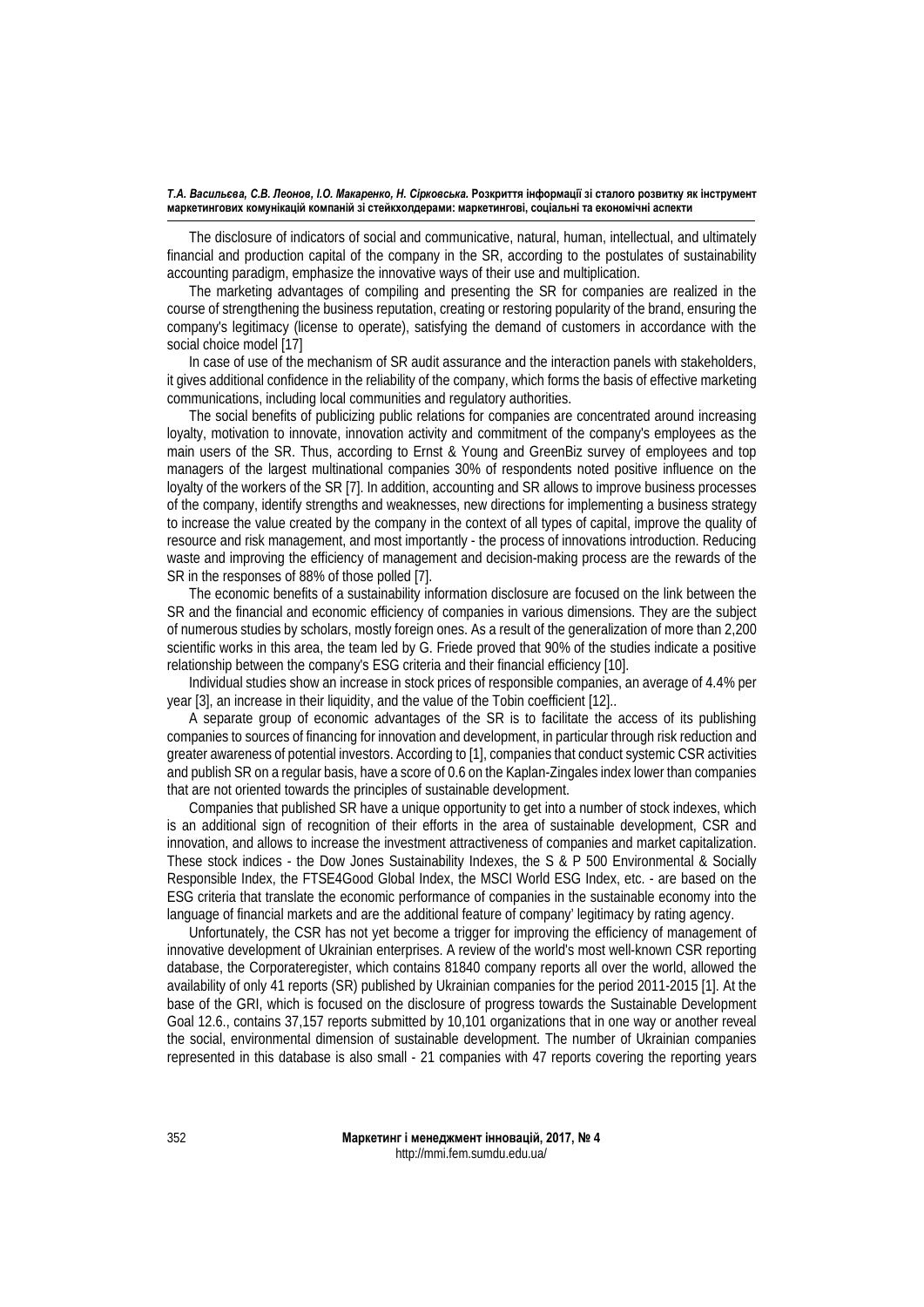2000-2015 [11]. Summarized over the years, the dynamics of publications of the SR by Ukrainian companies in these bases is shown in Fig. 1



*Figure 1* – **SR publication activity of Ukrainian companies in 2000-2015** (built by authors based on [2, 11])

Taking into account that today GRI is the most comprehensive database of Ukrainian companies' SR, which contains information on various aspects of accounting and compilation of the SR, the authors conducted a thorough review of their reports on sustainable development and CSR for 2005-2015, and as well as their content analysis, which allowed to form the author's vision of the state of sustainability information disclosure by Ukrainian companies

Regarding the volume of published reports, only 47 reports from 28 largest (transnational) companies from Ukraine were published in the GRI database during the analyzed period. The peak of the publication activity of the SR should be considered as 2010-2013. And the decline in the activity of companies in recent years is due to the difficult economic and political situation in the East of Ukraine, where the emerging companies-leaders in the SR are.

The largest number of reports was published by companies representing sectors such as Food and Beverage Products, Metals Products, Agriculture, Financial Services and Other. Besides, multinational entities are the main organizational form of presented companies. They have worldwide network of operational and innovation activity and subsidiaries in Ukraine. Almost – 89,4% of analyzed companies is large and global, otherwise small and medium sized entities interest in SR is absent. It is additional signal of low perception of CSR initiatives and sustainability concept in Ukrainian society and business and misunderstanding of sustainability information disclosure' benefits as instruments of marketing communication with stakeholders.

The most of Ukrainian companies' reports are prepared and published under GRI standards system of sustainability disclosure. 59,6 % of reports are differentiated between GRI G1 – GRI G4 standards as well as other voluntary standards are used for preparation of 40,4% reports. GRI-G3 is the most frequently used sustainability disclosure standard accordingly high concentration of Ukrainian companies' SR in 2010-2013.

United Nation Global Compact of the United Nation (UNGC) [17] is the most frequently used CSR standards among Ukrainian companies. 10 principles of UNGC disclosure in progress report as a form of SR is inherent to 83% of Ukrainian business environment. At the same time, foreign companies provide a much wider basis for keeping track of and reporting on various dimensions of sustainable development. Among the standards of international governmental and non-governmental organizations taking into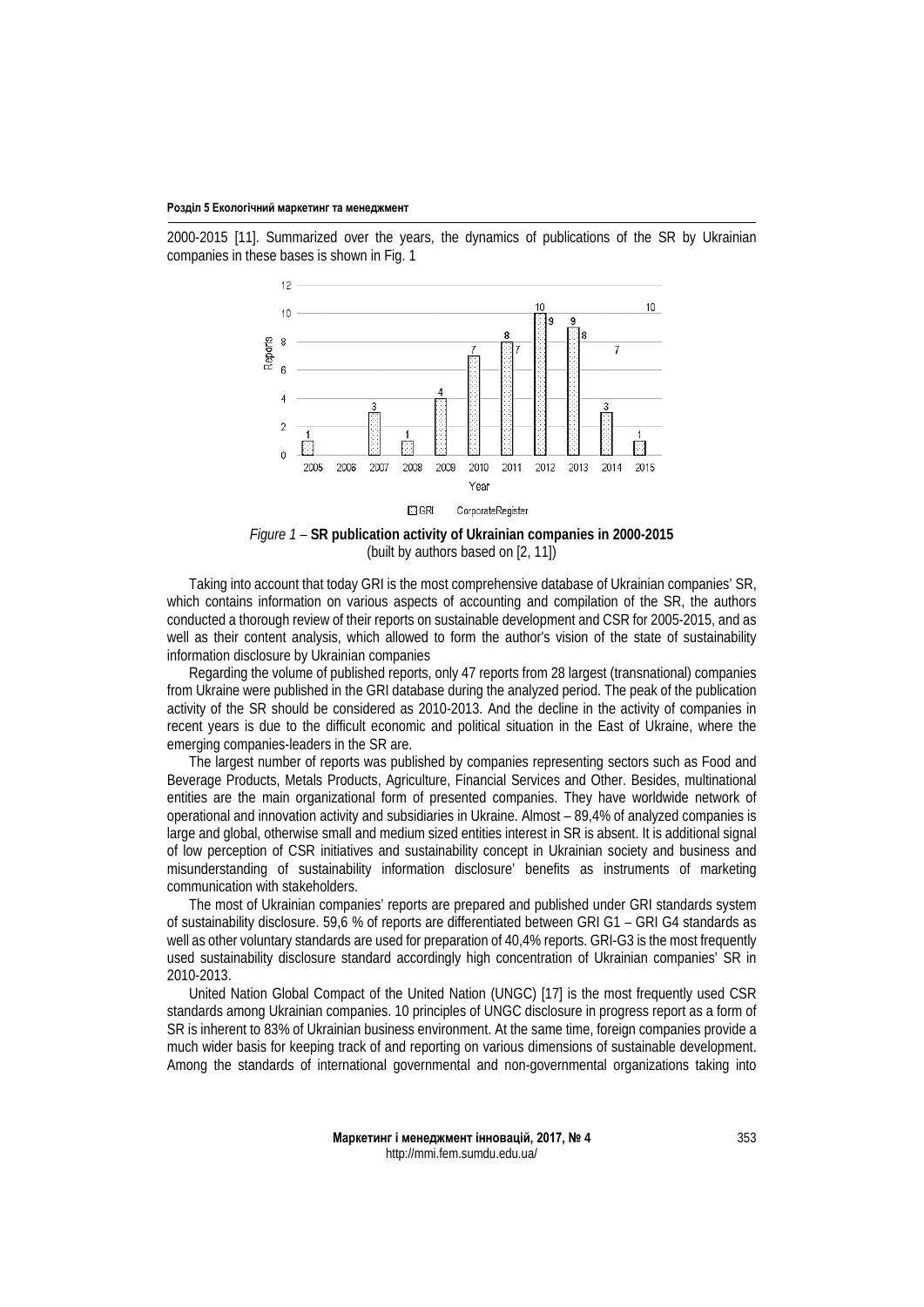#### *T.A. Васильєва, С.В. Леонов, І.О. Макаренко, Н. Сірковська.* **Розкриття інформації зі сталого розвитку як інструмент маркетингових комунікацій компаній зі стейкхолдерами: маркетингові, соціальні та економічні аспекти**

account all these dimensions in this regard, the EU's non-financial reporting directive can be considered.

Particular attention should be paid to the integrated format for submission of financial statements and non-financial statements: only in the report of Obolon in 2014 it is declared its compliance with the requirements of the IIRC [15].

It is also worth noting the low level of assurance about the reliability and quality of Ukrainian companies' sustainability information disclosure - only 23.4% of the reports are independently audited. Along with this, verification of reporting by foreign companies plays an important role in ensuring the legitimacy of such companies, creating a positive image among stakeholders and the intensity of marketing communications.

The search for the reasons for such a situation allowed us to group key factors that impede the spread of the CSR and SR among Ukrainian companies in such groups as economic, managerial, methodological, socio-cultural (Table 1).

| Group          | <b>Factors</b>                                                                                                                                                                                                                                                     |
|----------------|--------------------------------------------------------------------------------------------------------------------------------------------------------------------------------------------------------------------------------------------------------------------|
| Economic       | Lack of funds from companies to fund CSR initiatives and accounting arrangements                                                                                                                                                                                   |
|                | High opacity of business and focus on disclosure of information on the requirements of requlator                                                                                                                                                                   |
| Managerial     | Lack of understanding at the level of top management of the necessity of the CSR as an instrument for<br>achieving the strategic goals of innovation development and marketing communications with stakeholders                                                    |
|                | Immaturity of institutes and practices of state-owned enterprises in the business sector is the lack of demand<br>for non-financial information by the main categories of its users.                                                                               |
| Methodological | Lack of accountability and methodological support of the SR in Ukraine                                                                                                                                                                                             |
|                | Lack of institutional and institutional support for the CSR and SR                                                                                                                                                                                                 |
| Social         | Low level of development of the national model of CSR, at different levels - from the national level (at the level<br>of profile ministries and departments implemented in the CSR strategy) to the level of individual companies<br>and their business strategies |
|                | Features of socio-cultural environment and mentality of Ukrainians who tend to understand CSR in Soviet<br>times                                                                                                                                                   |

*Тable 1 –* **Factors influenced low level of SR and CSR perception by Ukrainian companies**

The consequences of the low level of perceived CSR and its level of coverage by Ukrainian companies should be structured on levels: the state, companies, society. They have a significant range of missed benefits from such a situation in the SR system.

• at the company level - lack of benefits from increased competitiveness, investment attractiveness, recognition of Ukrainian business abroad and the emergence of new commodity and financial markets in the absence of a clear CSR policy and a high-quality, credible SR; the internal benefits of ensuring the transparency of business processes of the company, the formation of value added chains and management of capital (production, financial, natural, human, etc.);

• at the state level - loss of business competitiveness leads to a decrease in the competitiveness of the country as a whole, a positive image, and innovation potential; Lack of benefits from energy efficiency, rational use of natural capital;

• at the society level - loss of potential to ensure a higher quality of life of the population, taking into account the needs of future generations and intergenerational equality, low level of loyalty and trust in the business environment, which provokes the outflow of the best personnel abroad, low motivation to work, exhaustion of social and human capital.

Taking into account the above-mentioned reasons, which determine the low level of CSR reporting and sustainable development by Ukrainian companies, as well as the consequences of such a situation at different levels of the hierarchy, we will define directions of activation of disclosure of CSR information in the SR. In order of priority among them it is necessary to name:

• creation of the institutional basis for adoption of the national CSR strategy at the highest legislative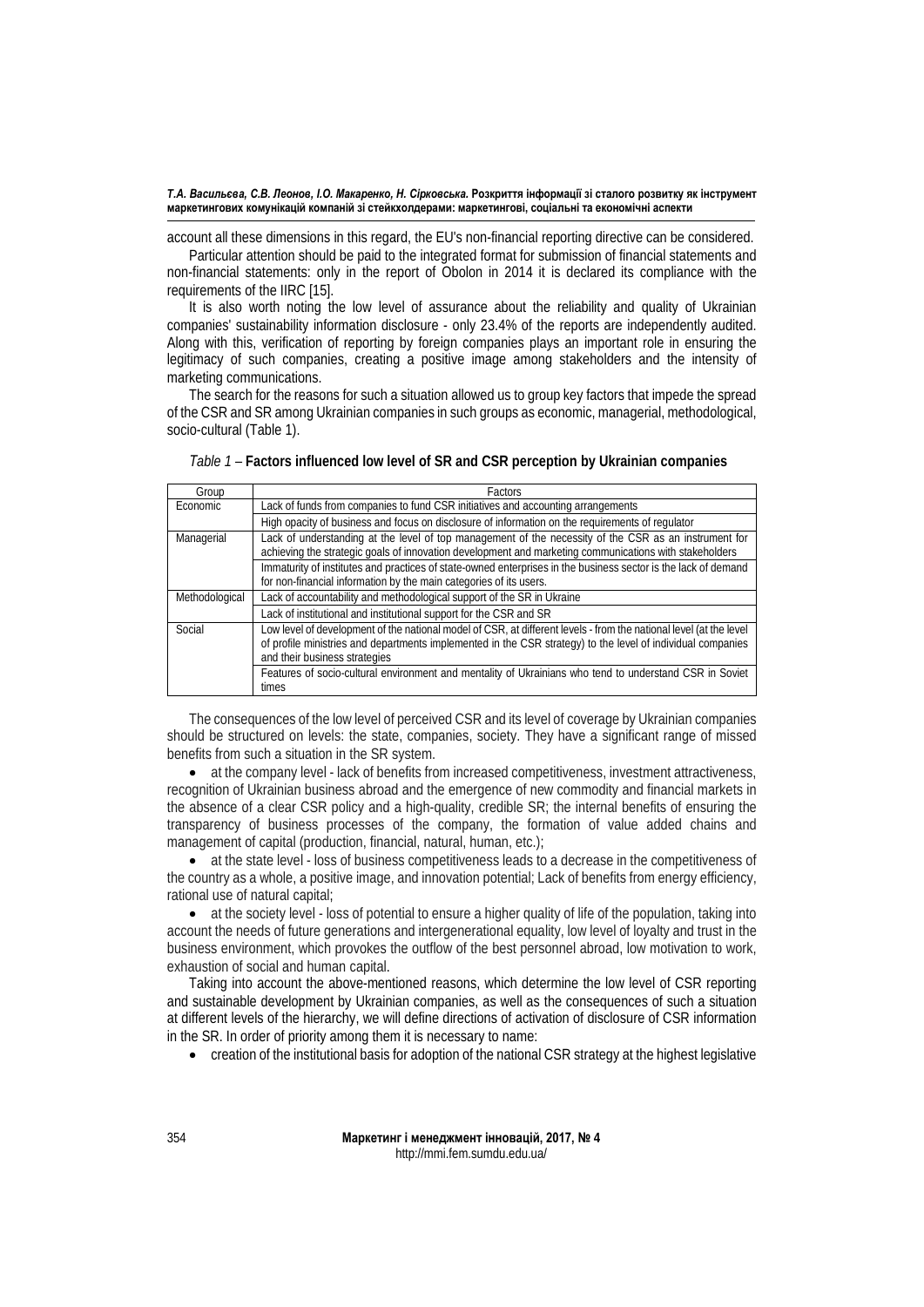level as the basic direction in promoting the ideas of the sustainability accounting paradigm in Ukraine;

• the establishment of a system of clear regulatory requirements for reporting on CSR and sustainable development for those companies whose activities in this area have not become the norm. As a basis, we propose to adopt the provisions of Directive 2014/95 / EU [6]. The development of methodological guides to apply the progressive world approaches to the implementation of CSR and the presentation of non-financial information specified in the Directive for Ukrainian companies will form the basis for accounting of the CSR in Ukraine

• activation of mass information activities on the dissemination of knowledge on the concept of sustainable development among the broadest social circles (information provision): population, business environment, government and authorities in order to form a national consciousness and perceive the need for responsible business to promote innovative development of the economy;

• coordination of the efforts of the key regulators of the National Bank of Ukraine, the National Securities and Stock Market Commission and the National Commission, which regulates the financial services market, which, on its part, would create impetus and formulate specific requirements for the disclosure of non-financial information to the entities subject to it (institutional provision);

• intensification of the participation of the Audit Chamber of Ukraine and the audit community in Ukraine in the light of convergent processes for the harmonization of regulatory and legal regulation of the audit, in particular with the provisions of the Directive 2014/56 / EC "On the mandatory audit of annual and consolidated accounts" and Regulation No. 537/2014 "On Specific Requirements Regarding Mandatory Audit of Socially Significant Business Entities" [5], which will allow to create the basis for independent verification of the CSR in Ukraine.

**Conclusions and perspectives for further studies.** The post-crisis reform of information disclosure systems in financial markets addresses the role of the paradigm of accounting for sustainable development and its communication tool, the SR, aimed at increasing the transparency of corporate reporting, its transformation on the basis of sustainable development and responsible investment in accordance with the requests of stakeholders and in order to provide innovative development of enterprises.

The study of the experience of foreign and Ukrainian companies in accounting and reporting on a new paradigm based on the bases of GRI and CorporateRegister.com showed a low level of perception of the benefits of this paradigm by Ukrainian companies.

However, the aggregate consideration of SR marketing, social and economic benefits to ensure effective management of innovation development in an integrated manner necessitates its distribution in Ukraine. This form of information-communication framework that fully meets the information to a wider range of stakeholders in terms of implementing Sustainable Development Goals of the United Nations in general and in particular Objectives 12.6. And the concept of responsible investing in financial markets. Further development and study require the application of SR not only at the corporate level but also at the regional and national levels.

1. Cheng B. Corporate Social Responsibility and Access to Finance [Electronic resource] / B. Cheng, I. Ioannou, G. Serafeim. – 2011. – Social Science Research Network . – Access mode: https://papers.ssrn.com/sol3/papers.cfm?abstract\_id=1847085.

3. Developments in new reporting models Information for better markets. – London, ICAEW, 2009. – 96 p.

4. Dimson E. Active Ownership [Electronic resource] / E. Dimson, O. Karakas, X. Li. – Access mode: http://www.people.hbs.edu/kramanna/HBS\_JAE\_Conference/Dimson\_Karakas\_Li.pdf.

5. Directive 2014/56/EU «On statutory audits of annual accounts and consolidated accounts» [Electronic resource]. – Access mode[: http://eur-lex.europa.eu/legal-content/EN/TXT/?uri=celex%3A32014L0056.](http://eur-lex.europa.eu/legal-content/EN/TXT/?uri=celex%3A32014L0056)

6. Directive 2014/95/EU of the European Parliament and of the Council of 22 October 2014 amending Directive 2013/34/EU as regards disclosure of non financial and diversity information by certain large undertakings and groups, Official Journal of the European Union L 330/1. [Electronic resource]. – Access mode: http://eur-lex.europa.eu/legal-content/EN/TXT/?uri=CELEX:32014L0095.

7. Ernst & Young; GreenBiz Group. Six Growing Trends in Corporate Sustainability [Electronic resource]. – Access mode:

<sup>2.</sup> Corporateregister Database. [Electronic resource]. – Access mode: [http://www.corporateregister.com/search/?s=Ukraine&d=1&org=&sec=All&sub=All&our=All&cou=All&yr=](http://www.corporateregister.com/search/?s=Ukraine&d=1&org=&sec=All&sub=All&our=All&cou=All&yr).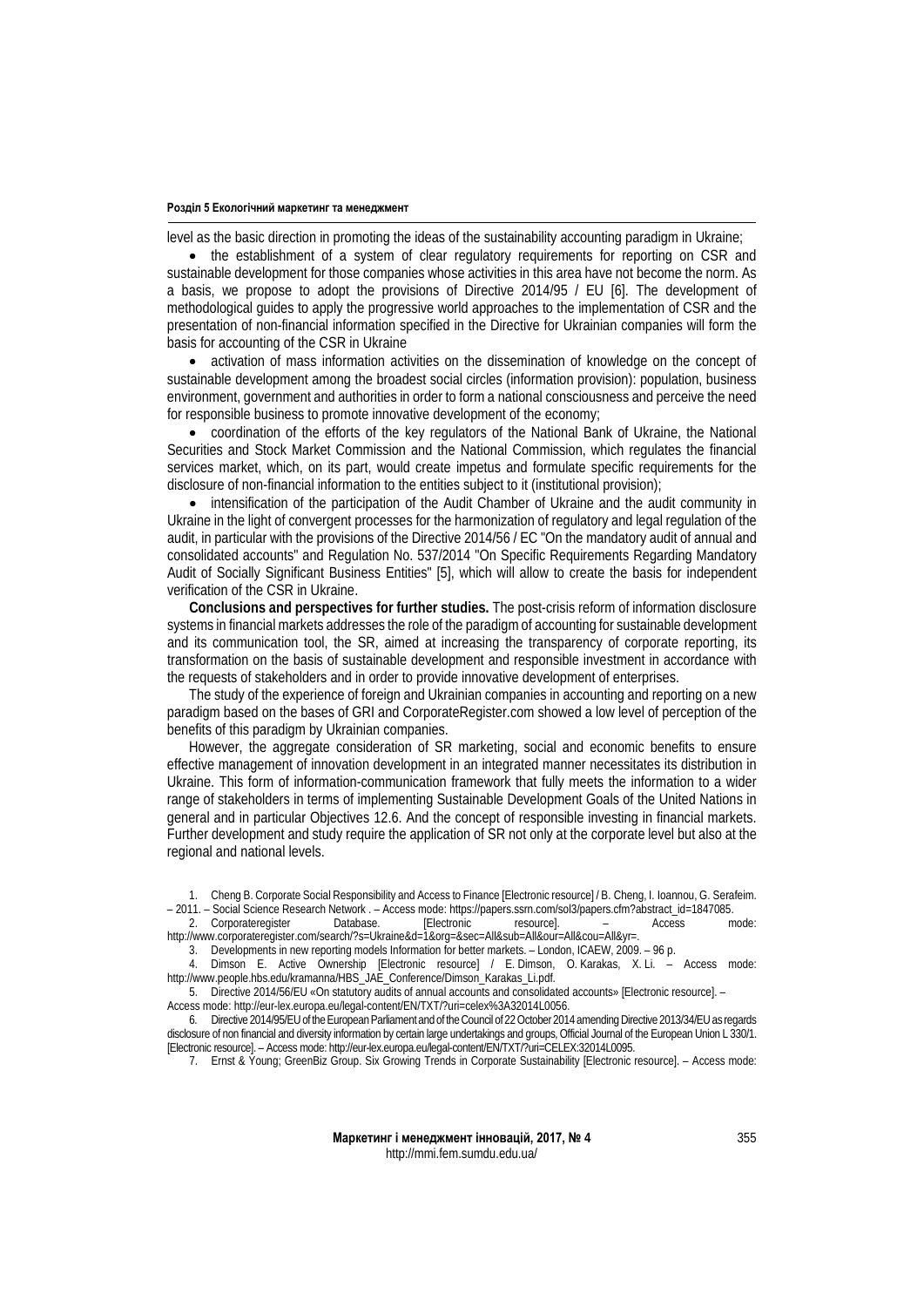*T.A. Васильєва, С.В. Леонов, І.О. Макаренко, Н. Сірковська.* **Розкриття інформації зі сталого розвитку як інструмент маркетингових комунікацій компаній зі стейкхолдерами: маркетингові, соціальні та економічні аспекти**

http://www.ey.com/Publication/vwLUAssets/Six\_growing\_trends\_in\_corporate\_sustainability\_2013/\$FILE/Six\_growing\_trends\_in\_c orporate\_sustainability\_2013.pdf.

8. Europe 2020 strategy [Electronic resource]. - Access mode: [https://ec.europa.eu/info/strategy/european](https://ec.europa.eu/info/strategy/european-semester/framework/europe-2020-strategy_en)[semester/framework/europe-2020-strategy\\_en.](https://ec.europa.eu/info/strategy/european-semester/framework/europe-2020-strategy_en)

9. EU-Ukraine Association Agreement 27.06.2014 [Electronic resource]. – Access mode:

[http://eeas.europa.eu/archives/delegations/ukraine/eu\\_ukraine/association\\_agreement/index\\_en.htm.](http://eeas.europa.eu/archives/delegations/ukraine/eu_ukraine/association_agreement/index_en.htm)

10. Friede G. ESG and financial performance: aggregated evidence from more than 2000 empirical studies / G. Friede, T. Busch, A. Bassen // Journal of Sustainable Finance & Investment. – 2015. – № 5 (4). – P. 210-233.

11. Global Reporting Initiative. Sustainability disclosure Database [Electronic resource]. – Access mode: http://database.globalreporting.org/search/.

12. Lang M. Transparency, Liquidity, and Valuation: International Evidence on When Transparency Matters Most / M. Lang, K.V. Lins, M. Maffett // Journal of Accounting Research. – 2012. – № 50 (3). – P. 729–774.

13. New Reporting Models for Business / information for Better Markets Initiative. – London, ICAEW, 2003. – 78 p. – Р. 15.

14. Towards Integrated Reporting. Communicating Value in the 21st Century. – IIRC, 2011. – 30 p.

15. UN SDG. Goal 12: Ensure sustainable consumption and production patterns [Electronic resource]. – Access mode:

[http://www.un.org/sustainabledevelopment/sustainable-consumption-production/.](http://www.un.org/sustainabledevelopment/sustainable-consumption-production/)

16. United Nation Global Compact [Electronic resource]. – Access mode[: https://www.unglobalcompact.org/what-is-gc.](https://www.unglobalcompact.org/what-is-gc) 17. Value of sustainability reporting: A study by EY and Boston College Center for Corporate Citizenship [Electronic resource]. – Access

mode: http://www.ey.com/Publication/vwLUAssets/EY\_-\_Value\_of\_sustainability\_reporting/\$FILE/EY-Value-of-Sustainability-Reporting.pdf.

18. Корягін М. В. Проблеми та перспективи розвитку бухгалтерської звітності : монографія / М. В. Корягін, П.О. Куцик. – Київ : Інтерсервіс, 2016. – 276 с.

19. Костирко Р.О. Інтегрована модель звітності компаній: передумови, принципи, складові / Р.О. Костирко // Економіка України. – 2013. – № 2 (615). – С. 18–28.

20. Кузіна Р.В. Корпоративний облік і звітність в Україні: сучасний стан і перспективи розвитку: монографія / Р.В. Кузіна. – Херсон: Грінь Д. С., 2015. – 416 с.

21. Лоханова Н.О. Корпоративна звітність в Україні і світі в контексті євроінтеграції – вимоги інвесторів, проблеми, перспективи / Н.О. Лоханова // Економiка та держава. – 2014. – № 10. – С. 6-10.

22. Про Стратегію сталого розвитку "Україна - 2020" : Указ Президента України від 12.01.2015 № 5/2015 [Electronic resource]. – Access mode: http://zakon3.rada.gov.ua/laws/show/5/2015.

1. Cheng, B., Ioannou, I., & Serafeim, G. (2011). Corporate Social Responsibility and Access to Finance. Social Science<br>Research Network. Strategic management journal, 35 (4), 1-23.. Retrieved from Research Network. *Strategic management journal*, 35 (4), 1-23.*.* Retrieved from https://papers.ssrn.com/sol3/papers.cfm?abstract\_id=1847085.

2. Corporateregister Database (n.d.). *corporateregister.com*. Retrieved from http://www.corporateregister.com/search/?s=Ukraine&d=1&org=&sec=All&sub=All&our=All&cou=All&yr=.

3. *Developments in new reporting models Information for better markets* (2009). London: ICAEW.

4. Dimson, E., Karakas, O., & Li, X. (2012). Active Ownership. *people.hbs.edu*. Retrieved from http://www.people.hbs.edu/kramanna/HBS\_JAE\_Conference/Dimson\_Karakas\_Li.pdf.

5. Directive 2014/56/EU «On statutory audits of annual accounts and consolidated accounts» (n.d.). *eur-lex.europa.eu*. Retrieved fro[m http://eur-lex.europa.eu/legal-content/EN/TXT/?uri=celex%3A32014L0056.](http://eur-lex.europa.eu/legal-content/EN/TXT/?uri=celex%3A32014L0056)

6. Directive 2014/95/EU of the European Parliament and of the Council of 22 October 2014 amending Directive 2013/34/EU as regards disclosure of non financial and diversity information by certain large undertakings and groups, Official Journal of the European Union L 330/1 (2014). *eur-lex.europa.eu/legal*http://eur-lex.europa.eu/legalcontent/EN/TXT/?uri=CELEX:32014L0095.

7. Ernst & Young; GreenBiz Group (2012). Six Growing Trends in Corporate Sustainability. *ey.com*. Retrieved from http://www.ey.com/Publication/vwLUAssets/Six\_growing\_trends\_in\_corporate\_sustainability\_2013/\$FILE/Six\_growing\_trends\_in\_c orporate\_sustainability\_2013.pdf.<br>8. Europe 2020 strategy (n.d.).

ec.europa.eu. Retrieved from [https://ec.europa.eu/info/strategy/european](https://ec.europa.eu/info/strategy/european-semester/framework/europe-2020-strategy_en)[semester/framework/europe-2020-strategy\\_en.](https://ec.europa.eu/info/strategy/european-semester/framework/europe-2020-strategy_en)<br>9. EU-Ukraine Association

9. EU-Ukraine Association Agreement (2014). *eeas.europa.eu*. Retrieved from: [http://eeas.europa.eu/archives/delegations/ukraine/eu\\_ukraine/association\\_agreement/index\\_en.htm.](http://eeas.europa.eu/archives/delegations/ukraine/eu_ukraine/association_agreement/index_en.htm)

10. Friede, G., Busch, T., & Bassen, A. (2015). ESG and financial performance: aggregated evidence from more than 2000 empirical studies. *Journal of Sustainable Finance & Investment*, 5(4), 210-233.

11. Sustainability disclosure Database (2015). Global Reporting Initiative 2005-2015. database.globalreporting.org. Retrieved from: http://database.globalreporting.org/search/.

12. Koryagín, M.V., & Kutsik, P.O. (2016). *Problemi ta perspektivi rozvitku bukhgalters'koí zvítností [Problems and prospects of reporting development].* Kiiv: Ínterservís [in Ukrainian].

13. Lang, M., Lins, K.V., & Maffett, M. (2012). Transparency, Liquidity, and Valuation: International Evidence on When Transparency Matters Most. *Journal of Accounting Research*, *50 (3)*, 729–774.

14. *New Reporting Models for Business / information for Better Markets Initiative* (2003). London: ICAEW.